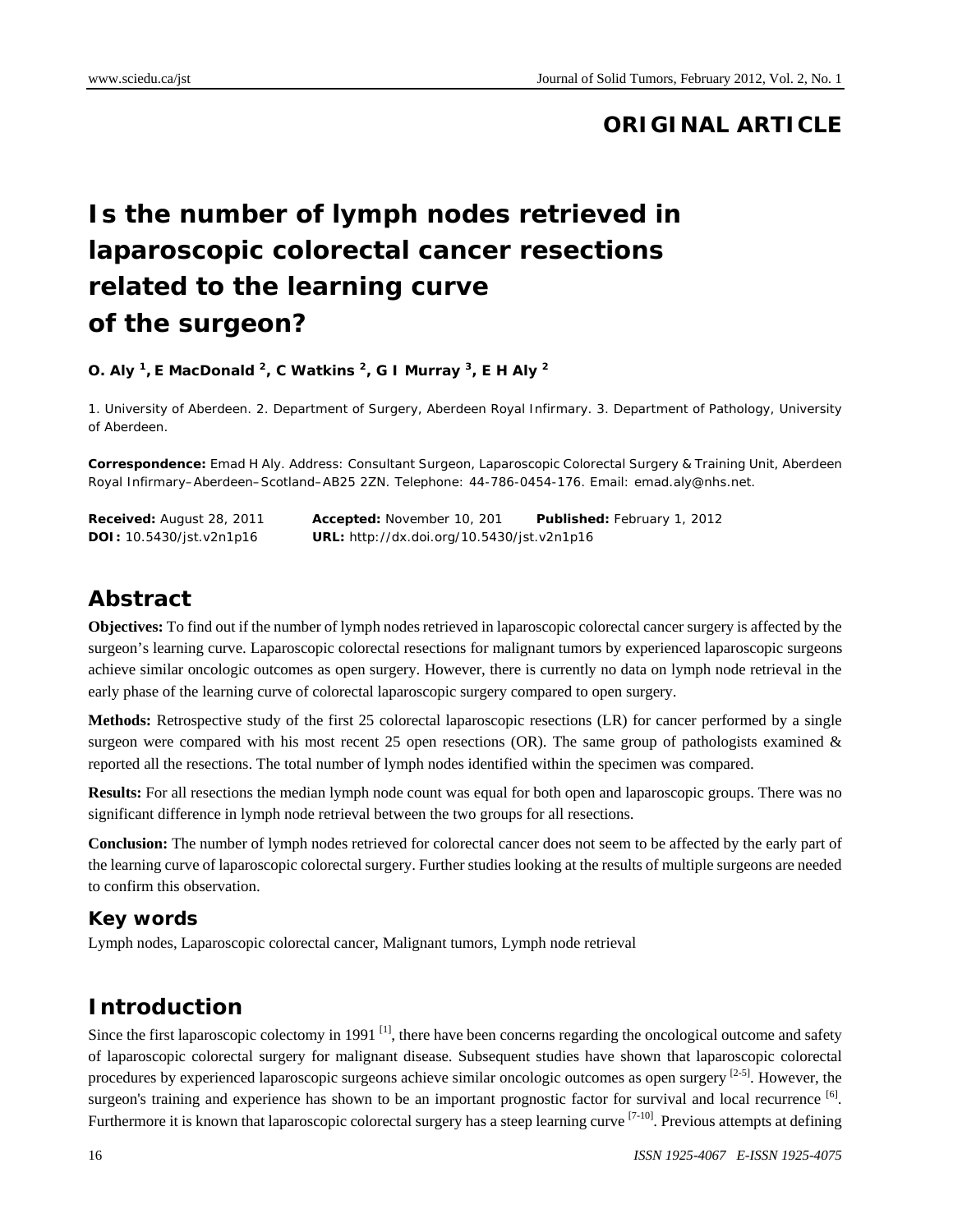the length of the learning curve of laparoscopic colorectal surgery have been based on: operating time, conversion rate, intra-operative, post-operative complications and hospital stay, with results ranging from 30 to 62 cases  $\frac{[7]}{]}$ . There is currently no data on lymph node retrieval in the early phase of the learning curve of colorectal laparoscopic surgery compared to open surgery.

# **Aim**

This study aimed to find out if the number of lymph nodes retrieved by laparoscopic colorectal cancer surgery is affected by the surgeon's learning curve.

# **Method**

This was a retrospective study of consecutive series of patients, who had underwent open or laparoscopic colorectal surgery for a histologically proven adenocarcinoma of the colon and rectum at Laparoscopic Colorectal Surgery & Training Unit; Aberdeen Royal Infirmary; Scotland. We compared the first 25 laparoscopic colorectal cancer resections performed by a single consultant surgeon with his most recent 25 open procedures. The total number of lymph nodes identified within the specimen was obtained from the histology report for each patient. Using the histology reports combined with the patient notes the following information was recorded for each patient: age, sex, operation type, Dukes stage and use of preoperative radio-chemotherapy.

This study included the first unsupervised 25 laparoscopic colorectal cancer resections for the senior author. The total number of the various laparoscopic resections was chosen to be kept at 25 cases to make sure that this represents the early learning curve of the surgeon. Cases were selected as appropriate for laparoscopic surgery following diagnosis by endoscopy, biopsy and staging CT of the abdomen & pelvis. Rectal tumors were also staged by MRI scanning to determine if preoperative chemo/radiotherapy was needed. All cases were discussed in the local MDT meeting & management plan was agreed.

### **Surgical technique**

The technique of laparoscopic resection for colonic and rectal tumors has been well described elsewhere [11] and our technique follows these principles with medial to lateral approach in all resections. The specimen for all colorectal cancer resections were sent to the pathology department fresh for processing. Pathology result was then discussed in the local MDT meeting.

We counted all procedures as laparoscopic provided the vessel division and thus the dissection of the apical node was performed laparoscopically. Cases converted early prior to vessel division, for example due to the presence of severe adhesions, are excluded & not included as either laparoscopic or open cases.

#### **Histological technique**

The colorectal cancers were reported according to the guidelines of the Royal College of Pathologists [12-13]. The same group of pathologists examined & reported both open and laparoscopic procedures in the Pathology Department, Aberdeen Royal Infirmary. Data collected included: histological diagnosis, Dukes' stage, and the number & lymph node status.

#### **Statistical analysis**

The median number of lymph nodes retrieved was compared between laparoscopic and open procedures to identify if the early learning curve has an effect on the oncological quality of the resection. Further subgroup analysis was done between laparoscopic and open right hemicolectomy and laparoscopic and open anterior resection as there was sufficient numbers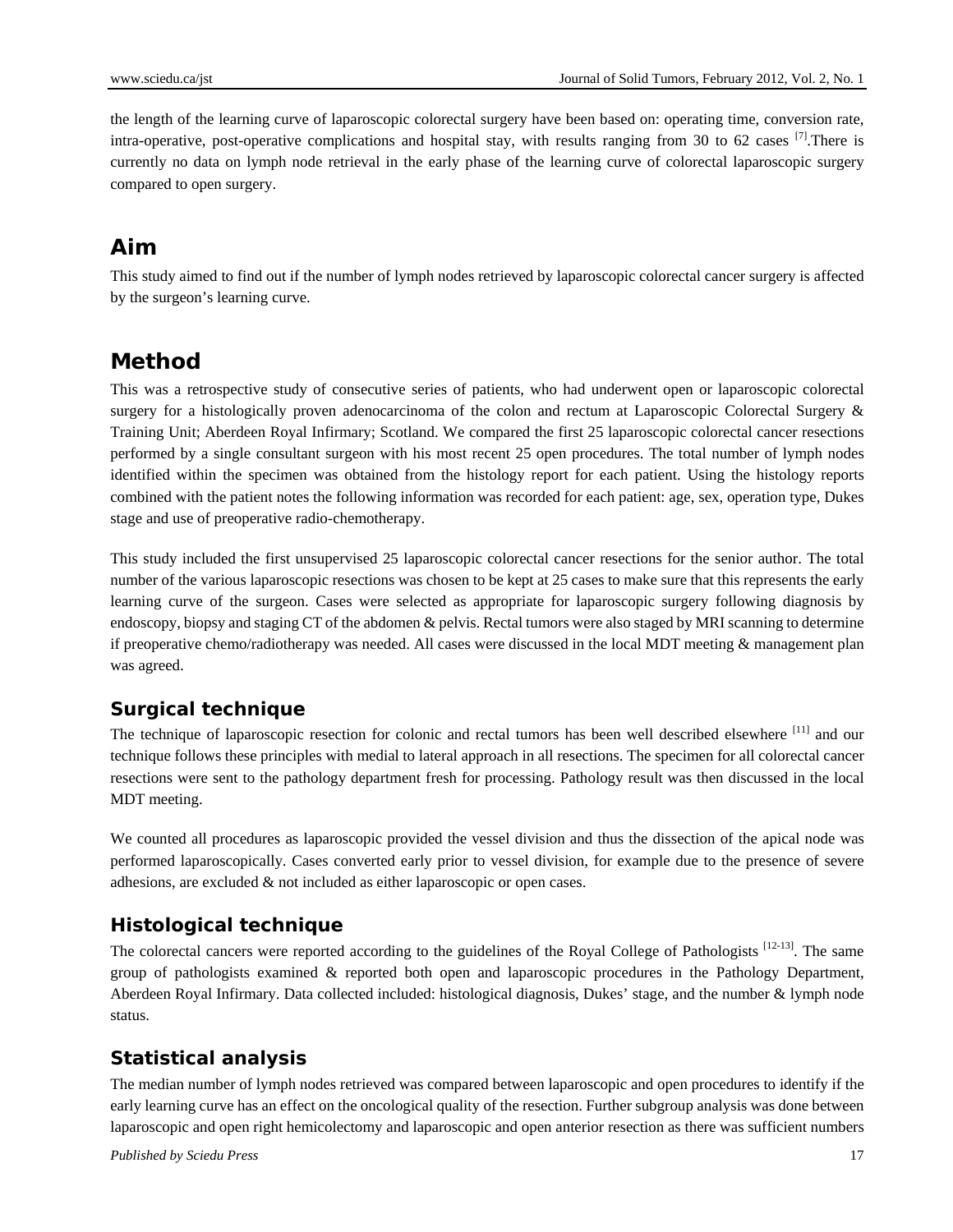to allow meaningful comparison. The patients' characteristics such as distribution of the patients' Duke's stage in the open and laparoscopic groups was compared using the Chi Square Test of Independence. Median lymph node counts were compared using the Mann Whitney U test. *P*-values less than or equal to 0.05 were considered statistically significant.

# **Results**

A total of 50 colorectal cancer resections were identified (Table 1). In order to provide comparison the most recent 25 open colorectal cancer resections were reviewed. The age of the patients ranged from 44 to 85 and 43 to 85 for the open ad laparoscopic groups respectively. The median age of the patients was 70 in both the laparoscopic and open surgery groups, with no significant age difference between the two groups ( $p = 0.54$ ). Overall there were a greater number of males undergoing colorectal surgery (72%), 80% in the open group and 64% in the laparoscopic group. However, there was no significant difference in the sex of patients between the laparoscopic or open group ( $p = 0.21$ ).

There were no significant differences between the Dukes staging in the laproscopic and open surgery groups ( $p = 0.33$ ) for all resections, right hemicolectomies ( $p = 0.92$ ) and anterior resections ( $p = 0.12$ ) (Table 2).

| Procedure           | Number of cases | <b>Sex</b>        | <b>Median age</b> | Age range |
|---------------------|-----------------|-------------------|-------------------|-----------|
| Open                | 25              | 20 Male: 5 Female | 70                | 44 to 85  |
| Right hemicolectomy | 7               | 4 Male: 3 Female  | 77                | 44 to 84  |
| Left hemicolectomy  |                 | 1 Female          | 72                | 72        |
| Hartman's           |                 | 1 Male            | 69                | 69        |
| Subtotal colectomy  | 2               | 1 Male: 2 Female  | 82                | 82        |
| Anterior resection  | 14              | 12 Male: 1 Female | 69                | 59 to 85  |
| Laparoscopic        | 25              | 16 Male: 9 Female | 70                | 43 to 88  |
| Right hemicolectomy | 7               | 5 Male: 2 Female  | 72                | 61 to 79  |
| Sigmoid colectomy   | 5               | 2 Male: 3 Female  | 70                | 62 to 79  |
| Anterior resection  | 13              | 9 Male: 4 Female  | 68                | 43 to 88  |

**Table 1.** Patients' characteristics

Overall more patients in the laparoscopic received pre-operative down-staging therapy for rectal cancer compared to the open surgery group (Table 3). However this difference in patient distribution was not significant ( $p = 0.197$ ). Laparoscopic surgery significantly yielded greater number of lymph nodes than open surgery in patients receiving pre-operative down-staging therapy (*p* = 0.008), however in patients without neo-adjuvant therapy the number of lymph nodes identified was not significantly raised  $(p = 0.25)$ . In both the open and laparoscopic surgery groups pre-operative down-staging therapy decreased the median number of retrieved lymph nodes; the decrease was only significant in the open surgery group ( $p = 0.01$ ) vs. ( $p = 0.07$ ) (Table 4).

**Table 2.** Distribution of Dukes stage for each patient group

|                            | Dukes Classification (number of cases) |    |    |    |
|----------------------------|----------------------------------------|----|----|----|
| <b>Procedure</b>           | A                                      |    | C1 | C2 |
| <b>Open</b>                |                                        | 10 |    |    |
| <b>Right Hemicolectomy</b> |                                        |    |    |    |
| Left Hemicolectomy         |                                        |    |    |    |
| Hartman's                  |                                        |    |    |    |
| <b>Subtotal Colectomy</b>  |                                        |    |    |    |
| <b>Anterior Resection</b>  |                                        |    |    |    |
| Laparoscopic               |                                        |    |    |    |
| <b>Right Hemicolectomy</b> |                                        |    |    |    |
| Sigmoid Colectomy          |                                        |    |    |    |
| <b>Anterior Resection</b>  |                                        |    |    |    |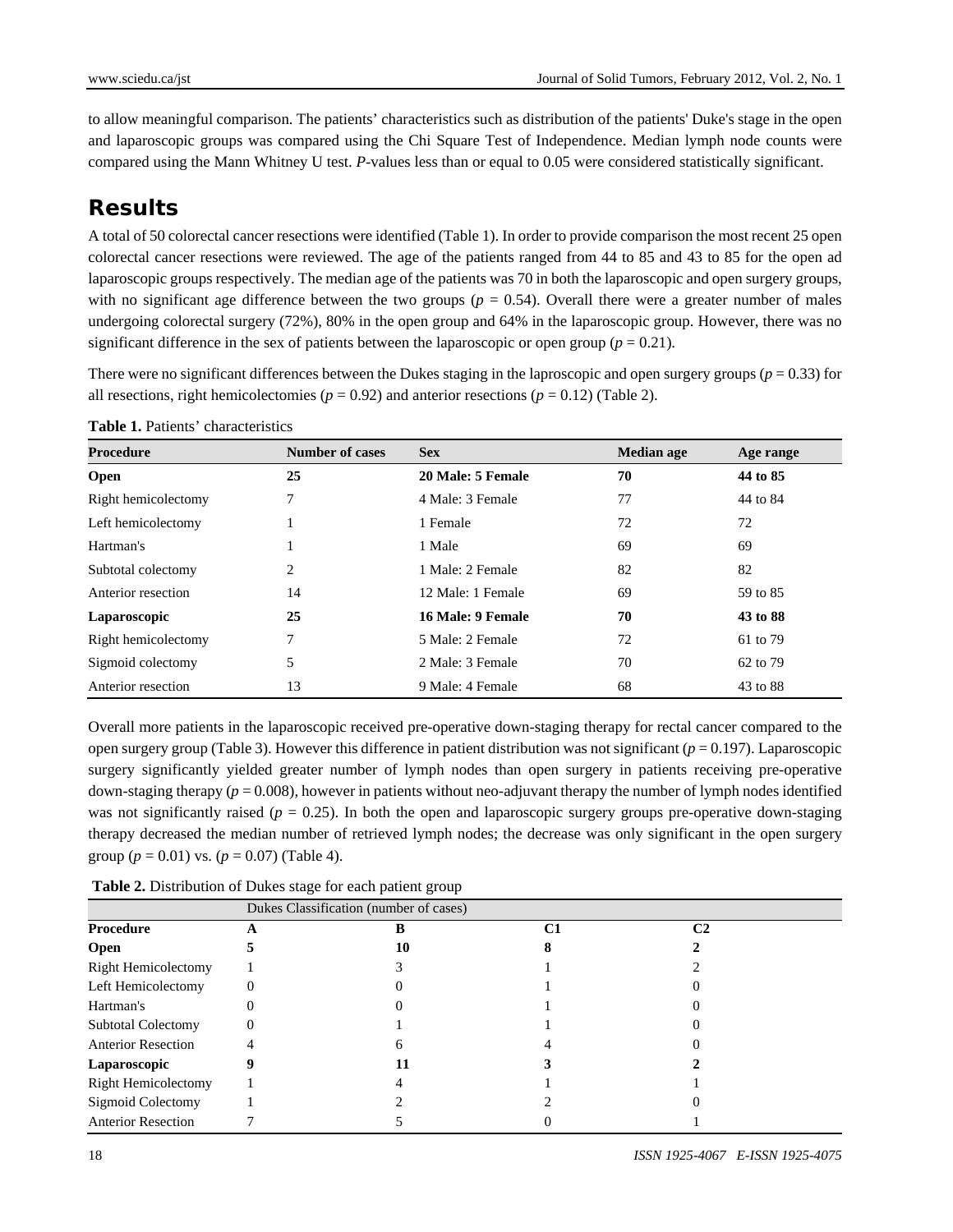| Table 3. Distribution of patients received pre-operative down-staging therapy |
|-------------------------------------------------------------------------------|
|-------------------------------------------------------------------------------|

|                    | Number of Patients |              |             |
|--------------------|--------------------|--------------|-------------|
|                    | Open               | Laparoscopic |             |
| Chemo-Radiotherapy | 4                  | 10           |             |
| Radiotherapy       |                    |              |             |
| Total              |                    | 10           | $P = 0.179$ |

**Table 4.** A comparison of median number of lymph nodes retrieved from open and laparoscopic surgical specimens from patients that have received pre-operative down-staging therapy versus patients who did not receive it.

|                                   |                      | Median Lymph Node Count |             |  |
|-----------------------------------|----------------------|-------------------------|-------------|--|
|                                   | Open                 | Laparoscopic            |             |  |
| No preoperative chemoradiotherapy | $17$ (n=20 patients) | 18 ( $n=15$ patients)   | $P = 0.25$  |  |
| Preoperative chemoradiotherapy    | $9$ (n= 5 patients)  | 14.5 ( $n=10$ patients) | $P = 0.008$ |  |
|                                   | $P = 0.01$           | $P = 0.07$              |             |  |

Laparoscopic surgery yielded greater median lymph node count than open surgery for right hemicolectomy and anterior resections. For all resections, the overall median lymph node count was equal for both open and laparoscopic groups (no. =16). There was no significant difference in lymph node retrieval between the two groups for all resections (Table 5).

|                     | Median lymph node count |              |         |
|---------------------|-------------------------|--------------|---------|
| Procedure           | Open                    | Laparoscopic | P Value |
| Right hemicolectomy | 17                      | 18           | 0.8     |
| Left hemicolectomy  | 17                      | N/A          | N/A     |
| Hartman's           |                         | N/A          | N/A     |
| Subtotal colectomy  | 18.5                    | N/A          | N/A     |
| Sigmoid colectomy   | N/A                     | 17           | N/A     |
| Anterior resection  | 13.5                    | 14           | 0.65    |
| All Resections      | 16                      | 16           | 0.43    |

**Table 5.** Median number of retrieved lymph nodes in different resections

### **Discussion**

Improving the lymph node yield of patients with non-metastatic colorectal cancer is of major importance; as lymph node status is the strongest pathological predictor of patient outcome. Due to the high risk of tumor recurrence in lymph node positive disease  $[14]$  inadequate lymph node sampling has dire consequences. It can lead to positive lymph nodes being missed and result in patients being inappropriately classified as having lymph node negative disease  $[15]$ . These patients may not receive the benefits of adjuvant therapy and latter develop local recurrence [14].

*Published by Sciedu Press* 19 Several previous studies have attempted to define the learning for learning curve for performing laparoscopic colorectal surgery; the studies have been based on surgeon and patient outcomes such as operative time, conversion rate, hospital stay duration and intraoperative and postoperative complications  $[2-5]$ . However, there has been controversy which outcome can be used as a proxy in the measurement of the ability of a surgeon to perform laparoscopic colorectal surgery  $[16]$ . Regardless of precise length of the learning curve, in this study we have examined the oncological safety of laparoscopic colorectal surgery compared to open surgery in the surgeon's first 25 unsupervised resections which is well below the length of most reported learning curves. By examining the lymph nodes of resections of the very early part of the learning curve and comparing them with open resections we have shown that laparoscopic colorectal surgery can yield equal numbers of lymph nodes for all resections. Even though there have been reported studies looking into the differences in patient and surgeon based outcomes during the learning process, there have been no reported studies looking into the number of retrieved lymph nodes in relation to the learning curve in laparoscopic colorectal surgery. In this study, there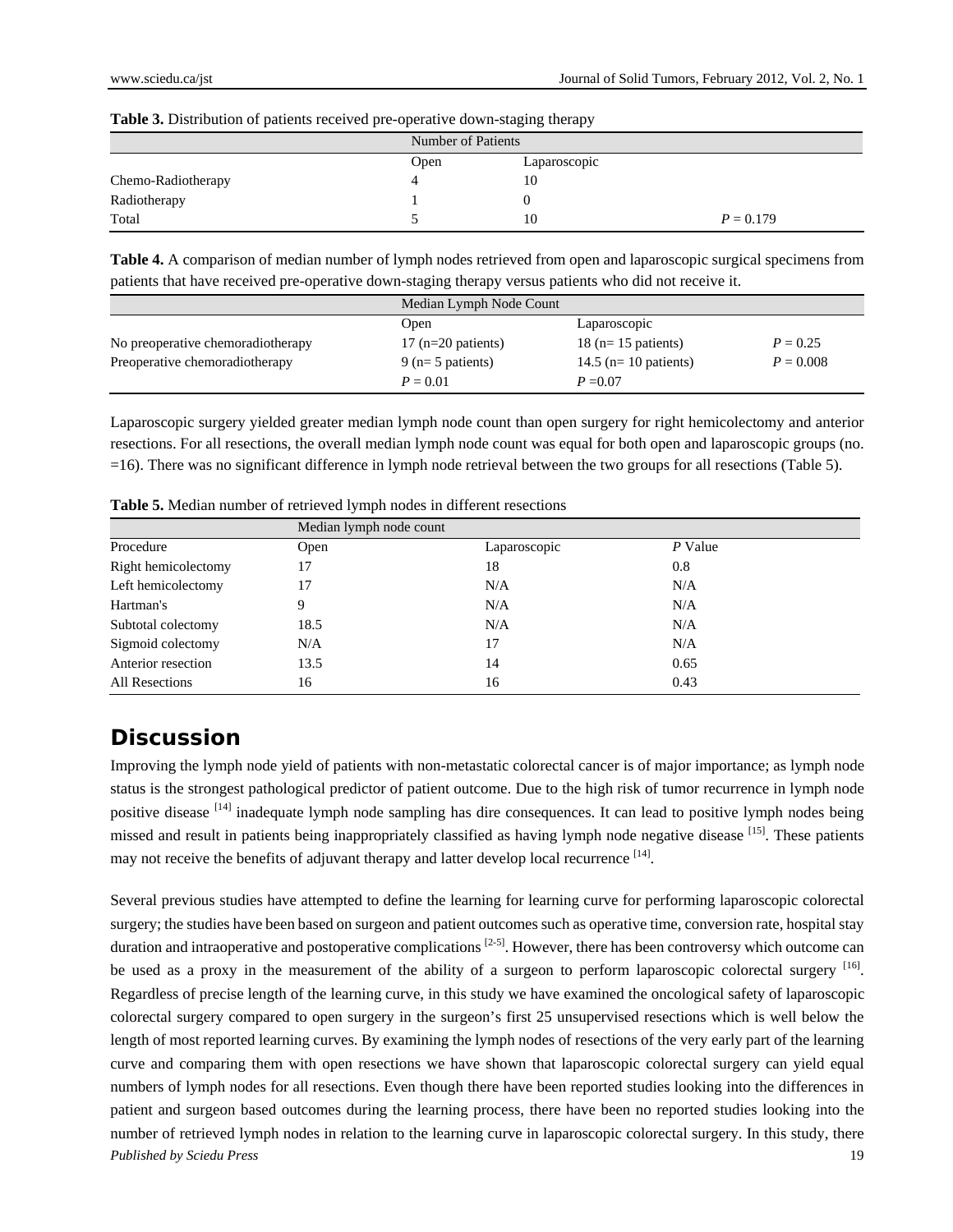was no significant difference in lymph node yield during the initial learning curve. Furthermore the median lymph node count for all types of laparoscopic resections was above the recommended minimum of  $12^{[17-18]}$ .

In both the open and laparoscopic surgery groups the use of pre-operative down-staging therapy in rectal cancer decreased the median number of retrieved lymph nodes. This was similarly reported in other studies as it was found that both short course radiotherapy and long course chemo-radiotherapy given over several weeks have been shown to significantly reduce the size of mesorectal lymph nodes; making nodes harder to find or even reduce the number of lymph nodes detected within the specimen  $[19]$ . However, we noted that this reduction in the number of lymph nodes following the use of pre-operative down-staging therapy was only significant in the open surgery group. There was no significant difference between the numbers of retrieved lymph nodes in the laparoscopic group when we compared those who had pre-operative down-staging therapy with those who did not. This is an interesting observation; and to the best of our knowledge, has not been reported before. However, this observation should be interpreted with caution due to the small numbers in the subgroups which can make statistical analysis misleading. We are planning to conduct a further study to assess this observation with greater numbers in each subgroup.

Whilst there are many variables that may affect lymph node counts our study has the advantage of minimising most of them apart from the variable of interest which is the early learning phase of laparoscopic surgery. We looked into two comparable open & laparoscopic groups of patients in terms of patients' age, Dukes staging, site of the primary & resection type. Both the open and laparoscopic surgical specimens were evaluated in the same pathology department by the same group of pathologists following a standard pathology template; to ensure a consistent dissection and reporting style from all the pathologists in the department as data collected by SEER (Surveillance, Epidemiology, and End Results) has shown that the geographic location of lymph node assessment was a statistically significant predictor of adequate lymph node evaluation  $[20]$ .

We acknowledge that our study might have some limitations as it is retrospective. Also, it could be criticised because the total number of laparoscopic cases was only 25 cases and it included various types of colorectal resections. However, this design was made to ensure that the surgeon was still in the early phase of the learning curve and the number of retrieved lymph nodes reflected that. It could be argued that the study is rather limited as it only includes a single surgeon series. However, we believe that it is useful to look at the number of retrieved lymph nodes in colorectal cancer resections for individual surgeons. This study could initiate the interest to design another study to look at the relationship between the early phase of the learning curve and lymph node retrieval in laparoscopic colorectal cancer resections for multiple surgeons. This will aid to support the current view that laparoscopic surgery is oncologically as safe  $\&$  effective as open approach for colorectal malignancies.

#### **Conclusion**

Our study has explored the relationship between the number of retrieved lymph nodes in colorectal cancer resections and the learning curve of laparoscopic colorectal surgery compared to open practice of a single surgeon working with a single group of pathologists. Future multicentre study research may be needed to confirm if a similar learning curve is experienced by other surgeons during their initial laparoscopic colorectal surgery in other centres before generalising the findings in this study.

#### **Conflict of interest**

The author declares that there is no conflict of interest statement.